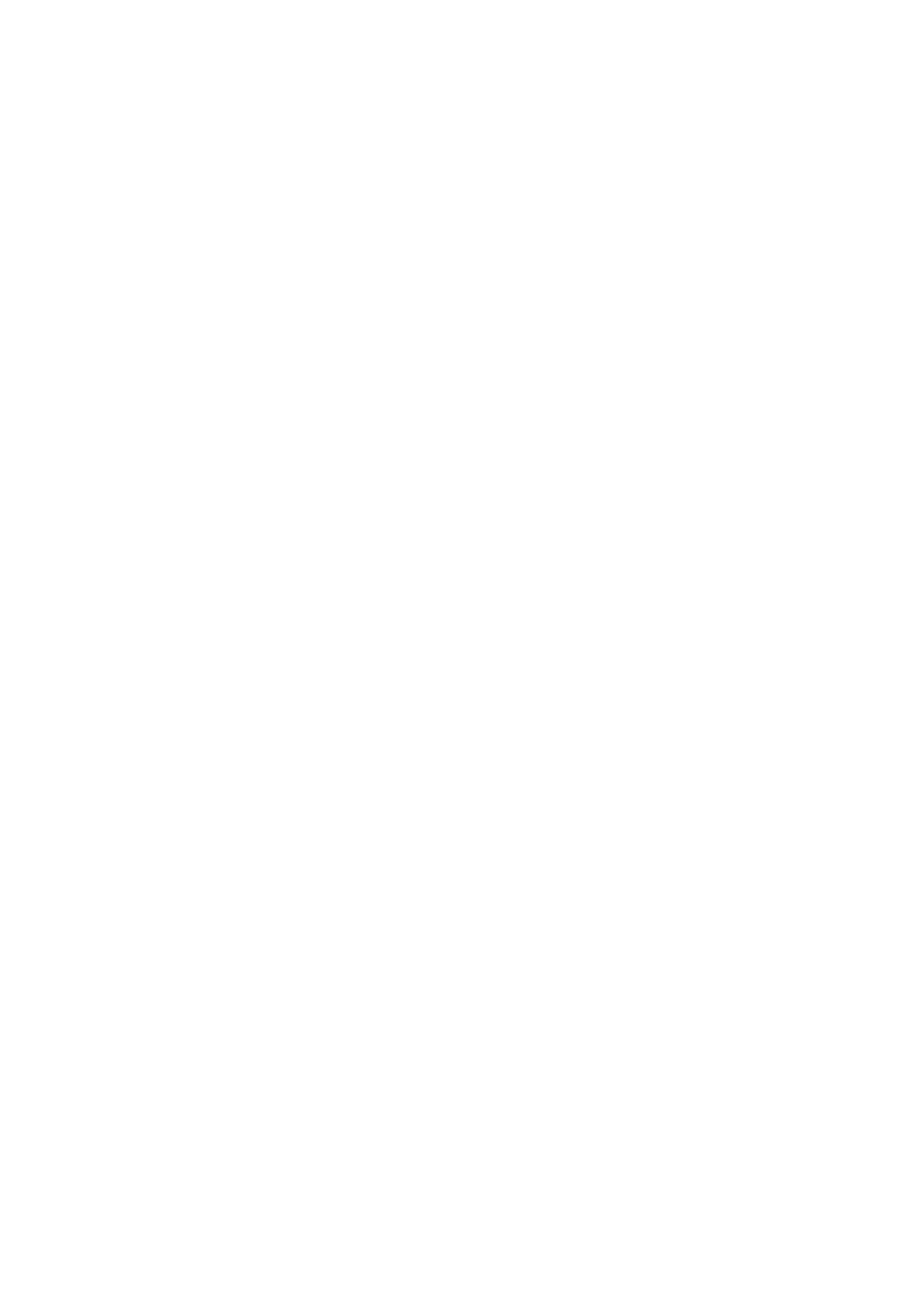

Australian Capital Territory

# **Crimes (Industrial Manslaughter) Amendment Act 2003**

**A2003-55** 

An Act to amend the *Crimes Act 1900*

The Legislative Assembly for the Australian Capital Territory enacts as follows:

2002 179B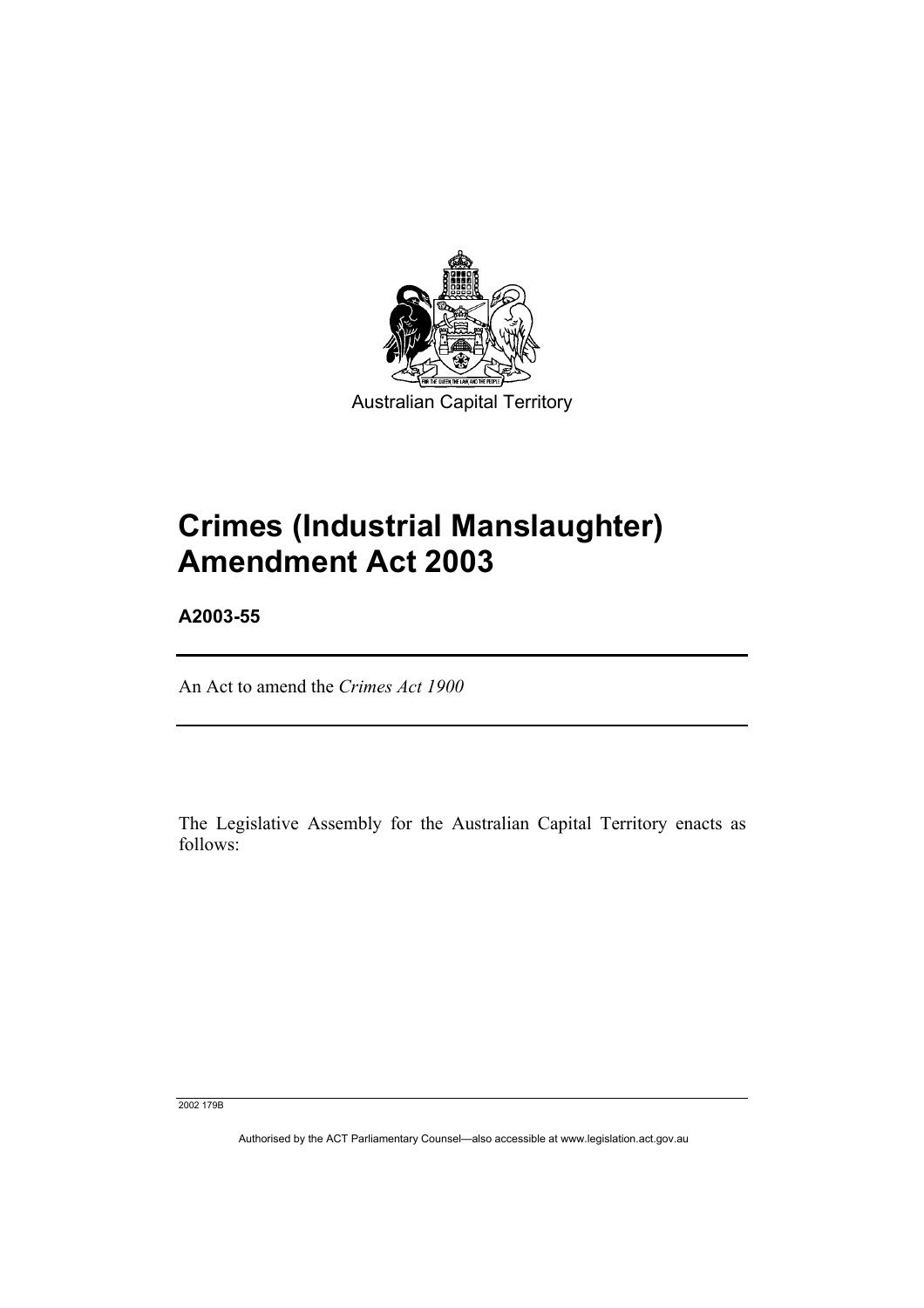### **1 Name of Act**

This Act is the *Crimes (Industrial Manslaughter) Amendment Act 2003*.

## **2 Commencement**

This Act commences on 1 March 2004*.*

*Note* The naming and commencement provisions automatically commence on the notification day (see Legislation Act, s 75 (1)).

# **3 Act amended**

This Act amends the *Crimes Act 1900*.

# **4 Section 7A, note 1**

*insert* 

- section 49C (Industrial manslaughter—employer offence)
- section 49D (Industrial manslaughter—senior officer offence)

**5 New part 2A** 

*insert* 

# **Part 2A Industrial manslaughter**

#### **49A Definitions for pt 2A**

In this part:

*agent*, of a person (the *first person*), means—

 (a) a person (the *second person*) engaged by the first person (whether as independent contractor or otherwise) to provide services to the first person in relation to matters over which the first person—

A2003-55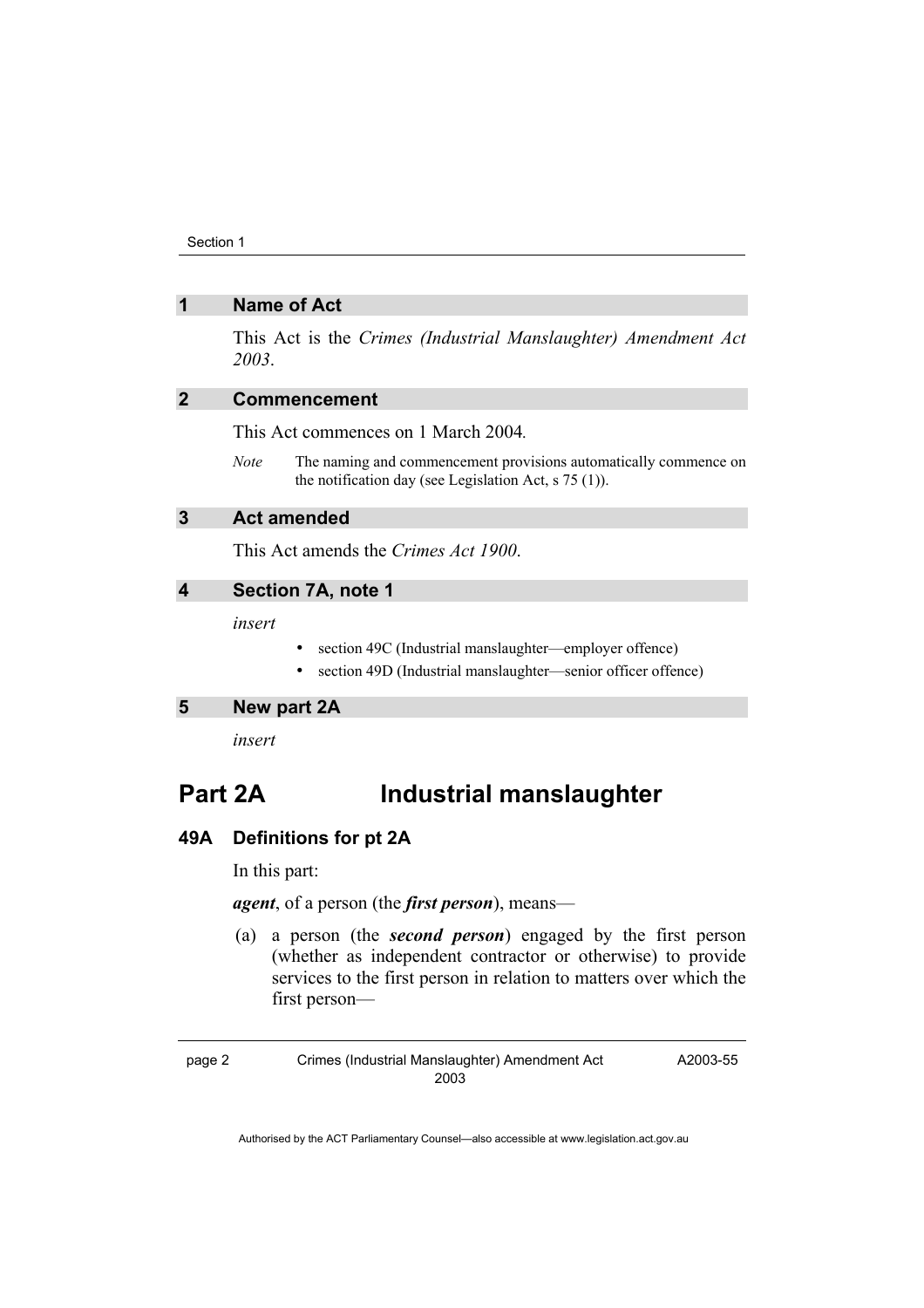- (i) has control; or
- (ii) would have had control apart from an agreement between the first person and second person; or
- (b) a person engaged by another agent of the first person, or by an agent of an agent, (whether as independent contractor or otherwise) to provide services, in relation to the first person, to the other agent in relation to matters over which the other agent—
	- (i) has control; or
	- (ii) would have had control apart from an agreement between the agents.

*causes* death—a person's conduct *causes* death if it substantially contributes to the death.

*commissioner for OH&S* means the Occupational Health and Safety Commissioner under the *Occupational Health and Safety Act 1989*.

*conduct*—see the Criminal Code, section 13.

*death*—see the Criminal Code, dictionary.

*employee* means a person engaged under a contract of service.

*employer*, of a worker—a person is an *employer* of a worker if—

- (a) the person engages the worker as a worker of the person; or
- (b) an agent of the person engages the worker as a worker of the agent.

*government*—see the Legislation Act, section 121 (6).

*government entity*—an entity is a *government entity* for a function of the entity if—

A2003-55

page 3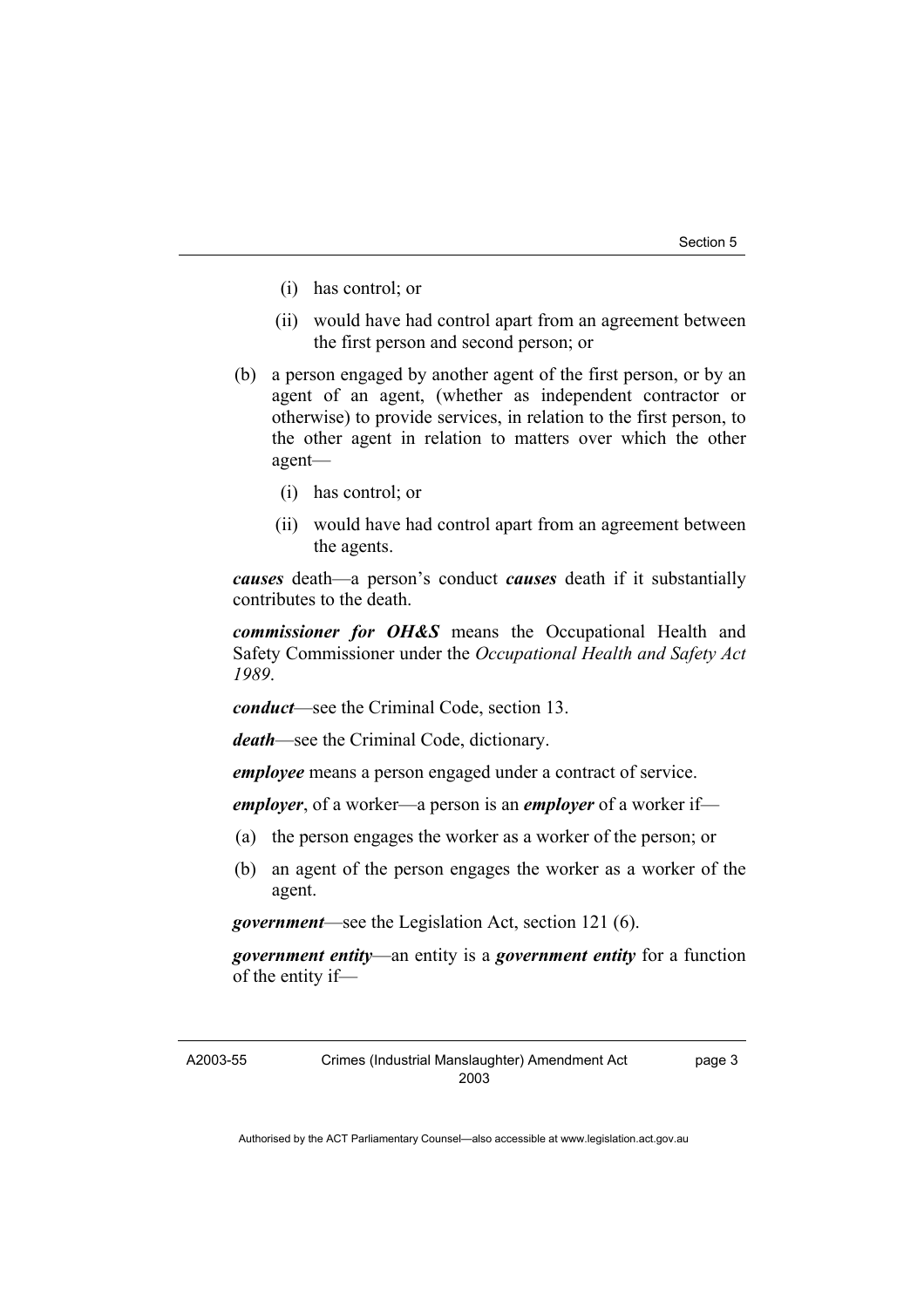- (a) the entity's exercise of the function is subject to the control of a government (including a senior officer of the government); or
- (b) the entity is otherwise an agent of a government in exercising the function.

*independent contractor* means a person engaged under a contract for services.

*officer*, of a corporation—see the Corporations Act, section 9.

*Note* At the commencement of this section, the definition of *officer* in the Corporations Act, section 9 is as follows:

*officer* of a corporation means:

- (a) a director or secretary of the corporation; or
- (b) a person:
	- (i) who makes, or participates in making, decisions that affect the whole, or a substantial part, of the business of the corporation; or
	- (ii) who has the capacity to affect significantly the corporation's financial standing; or
	- (iii) in accordance with whose instructions or wishes the directors of the corporation are accustomed to act (excluding advice given by the person in the proper performance of functions attaching to the person's professional capacity or their business relationship with the directors or the corporation); or
- (c) a receiver, or receiver and manager, of the property of the corporation; or
- (d) an administrator of the corporation; or
- (e) an administrator of a deed of company arrangement executed by the corporation; or
- (f) a liquidator of the corporation; or
- (g) a trustee or other person administering a compromise or arrangement made between the corporation and someone else.

*outworker* means an individual engaged by a person (the *principal*) under a contract for services to treat or manufacture articles or materials, or to perform other services—

- (a) in the outworker's own home; or
- (b) on other premises not under the control or management of the principal.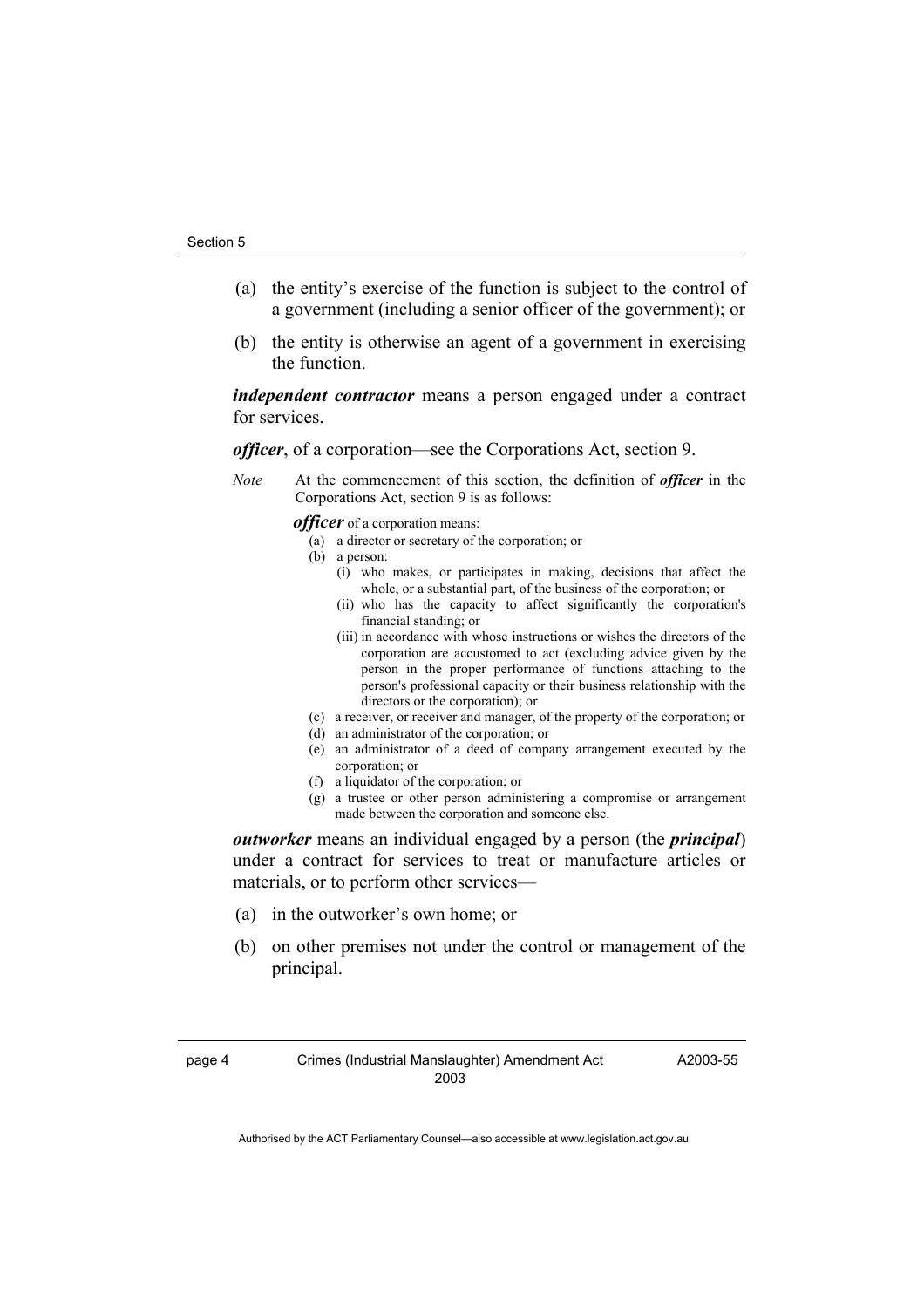*provide services* to, or in relation to, a person includes perform work for, or in relation to, the person.

*senior officer*, of an employer, means—

- (a) for an employer that is a government, or an entity so far as it is a government entity—any of the following:
	- (i) a Minister in relation to the government or government entity;
	- (ii) a person occupying a chief executive officer position (however described) in relation to the government or government entity;
	- (iii) a person occupying an executive position (however described) in relation to the government or government entity who makes, or takes part in making, decisions affecting all, or a substantial part, of the functions of the government or government entity; or
- (b) for an employer that is another corporation (including a corporation so far as it is not a government entity)—an officer of the corporation; or
- (c) for an employer that is another entity—any of the following:
	- (i) a person occupying an executive position (however described) in relation to the entity who makes, or takes part in making, decisions affecting all, or a substantial part, of the functions of the entity;
	- (ii) a person who would be an officer of the entity if the entity were a corporation.

#### **Example for par (a) (ii)**

a person employed under the *Public Sector Management Act 1994*, section 28 (Engagement) or section 30 (Temporary performance of duties) to perform an office of chief executive

A2003-55

page 5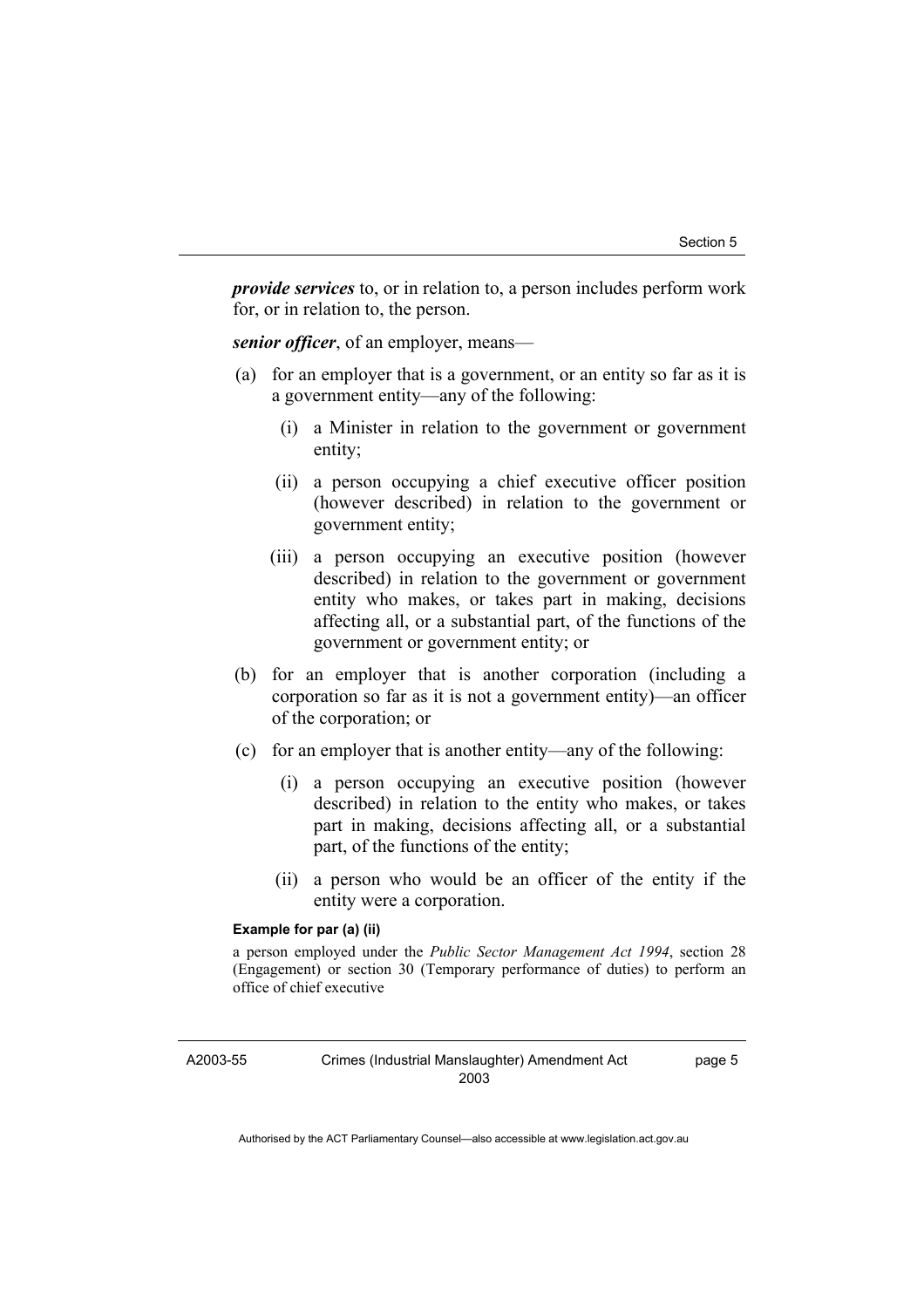#### **Example of executive position for par (a) (iii)**

an office created under the *Public Sector Management Act 1994*, section 54A

*Note* An example is part of the Act, is not exhaustive and may extend, but does not limit, the meaning of the provision in which it appears (see Legislation Act, s 126 and s 132).

*serious harm*—see the Criminal Code, dictionary.

*volunteer* means a person who—

- (a) provides services—
	- (i) for, or in relation to, the trade or business of someone else; or
	- (ii) for an entity for, or in relation to, a religious, educational, charitable or benevolent purpose or otherwise in the public interest; and
- (b) receives no payment for the provision of the services (other than reasonable out-of-pocket expenses).

*worker* means—

- (a) an employee; or
- (b) an independent contractor; or
- (c) an outworker; or
- (d) an apprentice or trainee; or
- (e) a volunteer.

#### **49B Omissions of employers and senior officers**

- (1) An employer's omission to act can be conduct for this part if it is an omission to perform the duty to avoid or prevent danger to the life, safety or health of a worker of the employer if the danger arises from—
	- (a) an act of the employer; or

A2003-55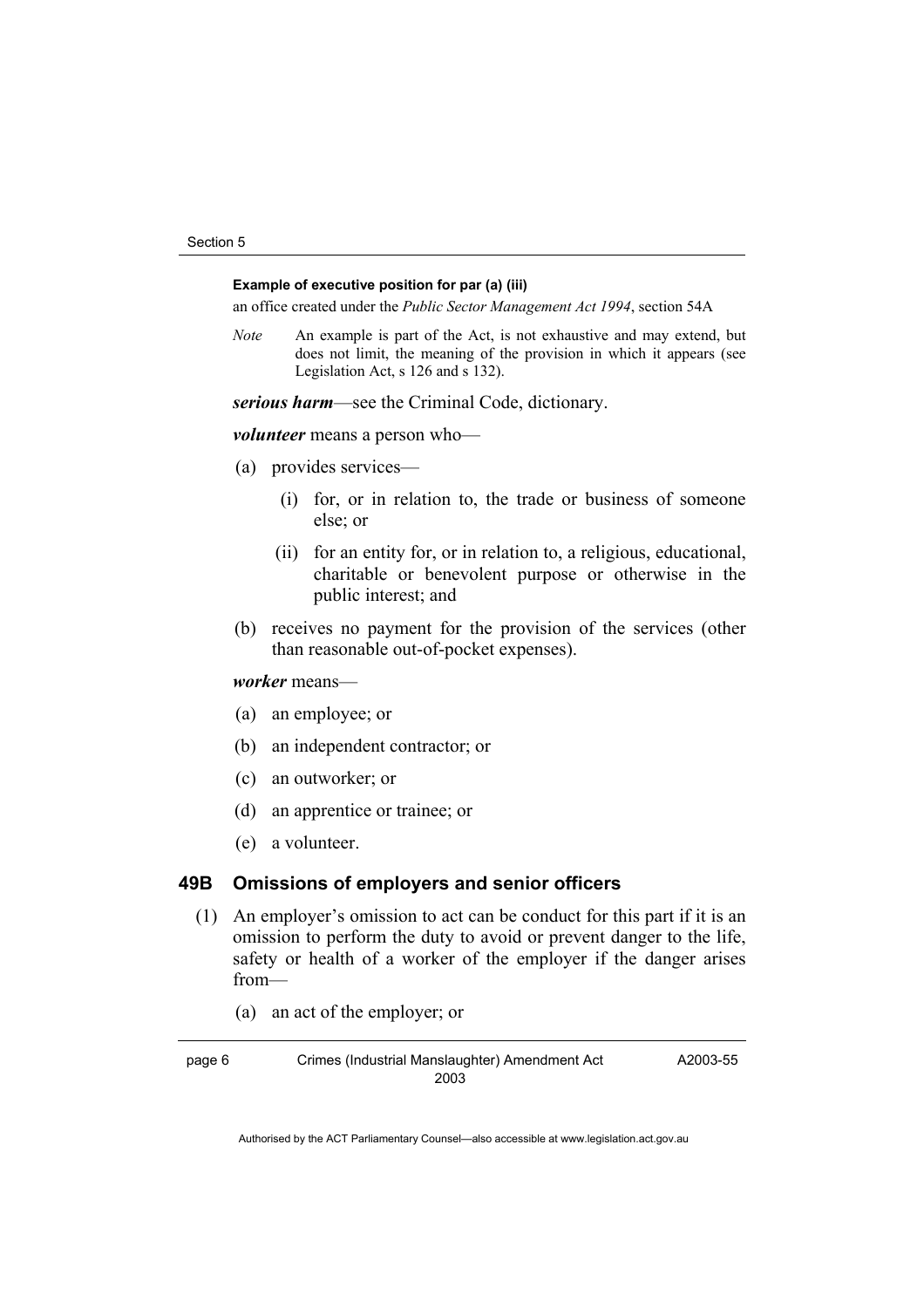- (b) anything in the employer's possession or control; or
- (c) any undertaking of the employer.
- (2) An omission of a senior officer of an employer to act can be conduct for this part if it is an omission to perform the duty to avoid or prevent danger to the life, safety or health of a worker of the employer if the danger arises from—
	- (a) an act of the senior officer; or
	- (b) anything in the senior officer's possession or control; or
	- (c) any undertaking of the senior officer.
- (3) For this section, if, apart from an agreement between a person and someone else, something would have been in the person's control, the agreement must be disregarded and the thing must be taken to be in the person's control.

#### **49C Industrial manslaughter—employer offence**

An employer commits an offence if—

- (a) a worker of the employer—
	- (i) dies in the course of employment by, or providing services to, or in relation to, the employer; or
	- (ii) is injured in the course of employment by, or providing services to, or in relation to, the employer and later dies; and
- (b) the employer's conduct causes the death of the worker; and
- (c) the employer is—
	- (i) reckless about causing serious harm to the worker, or any other worker of the employer, by the conduct; or

A2003-55

page 7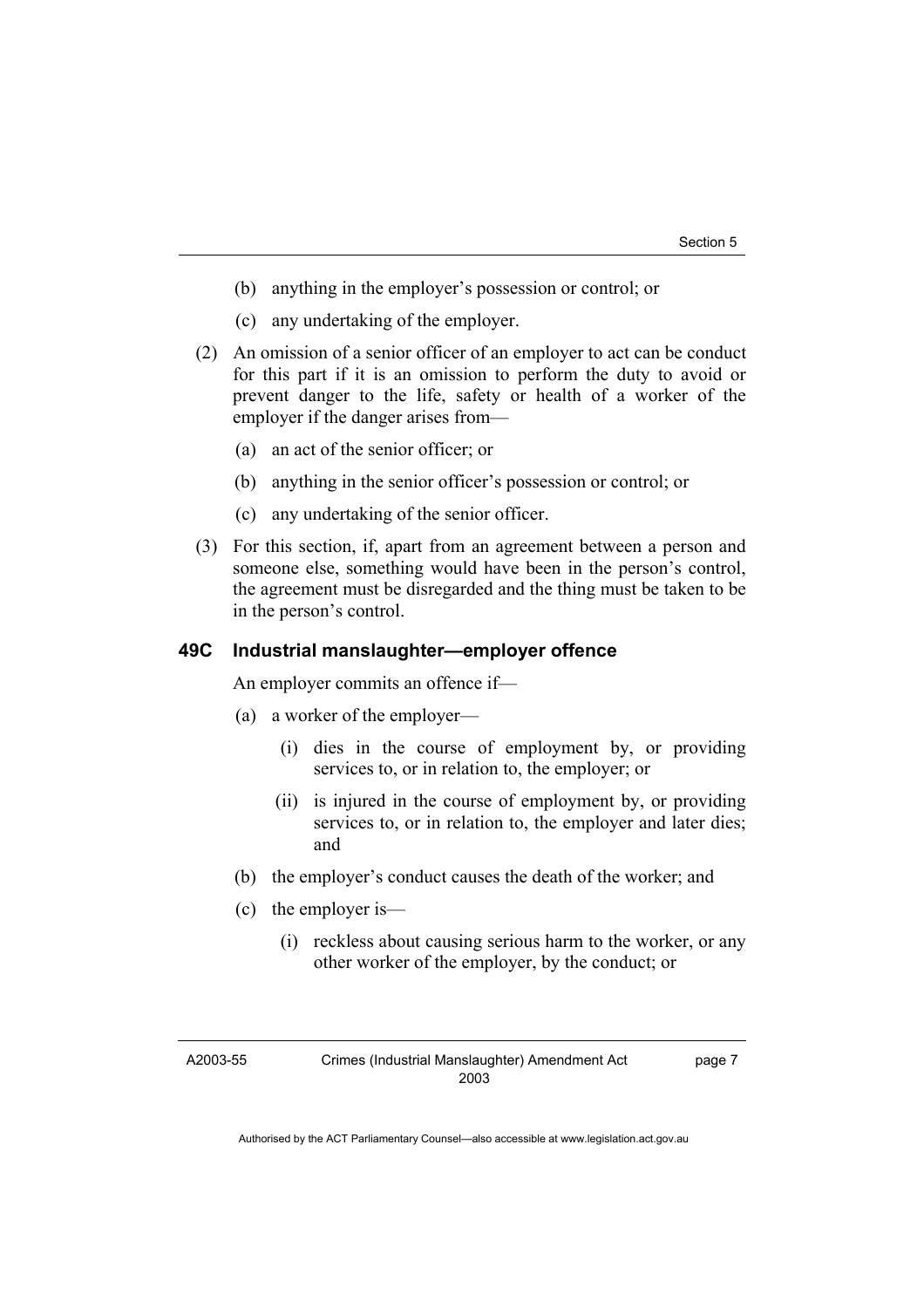(ii) negligent about causing the death of the worker, or any other worker of the employer, by the conduct.

Maximum penalty: 2 000 penalty units, imprisonment for 20 years or both.

### **49D Industrial manslaughter—senior officer offence**

A senior officer of an employer commits an offence if—

- (a) a worker of the employer—
	- (i) dies in the course of employment by, or providing services to, or in relation to, the employer; or
	- (ii) is injured in the course of employment by, or providing services to, or in relation to, the employer and later dies; and
- (b) the senior officer's conduct causes the death of the worker; and
- (c) the senior officer is—
	- (i) reckless about causing serious harm to the worker, or any other worker of the employer, by the conduct; or
	- (ii) negligent about causing the death of the worker, or any other worker of the employer, by the conduct.

Maximum penalty: 2 000 penalty units, imprisonment for 20 years or both.

*Note* The general offence of manslaughter in s 15 applies to everyone, including workers.

# **49E Court may order corporation to take certain actions**

 (1) This section applies if a court finds a corporation guilty of an offence against section 49C.

A2003-55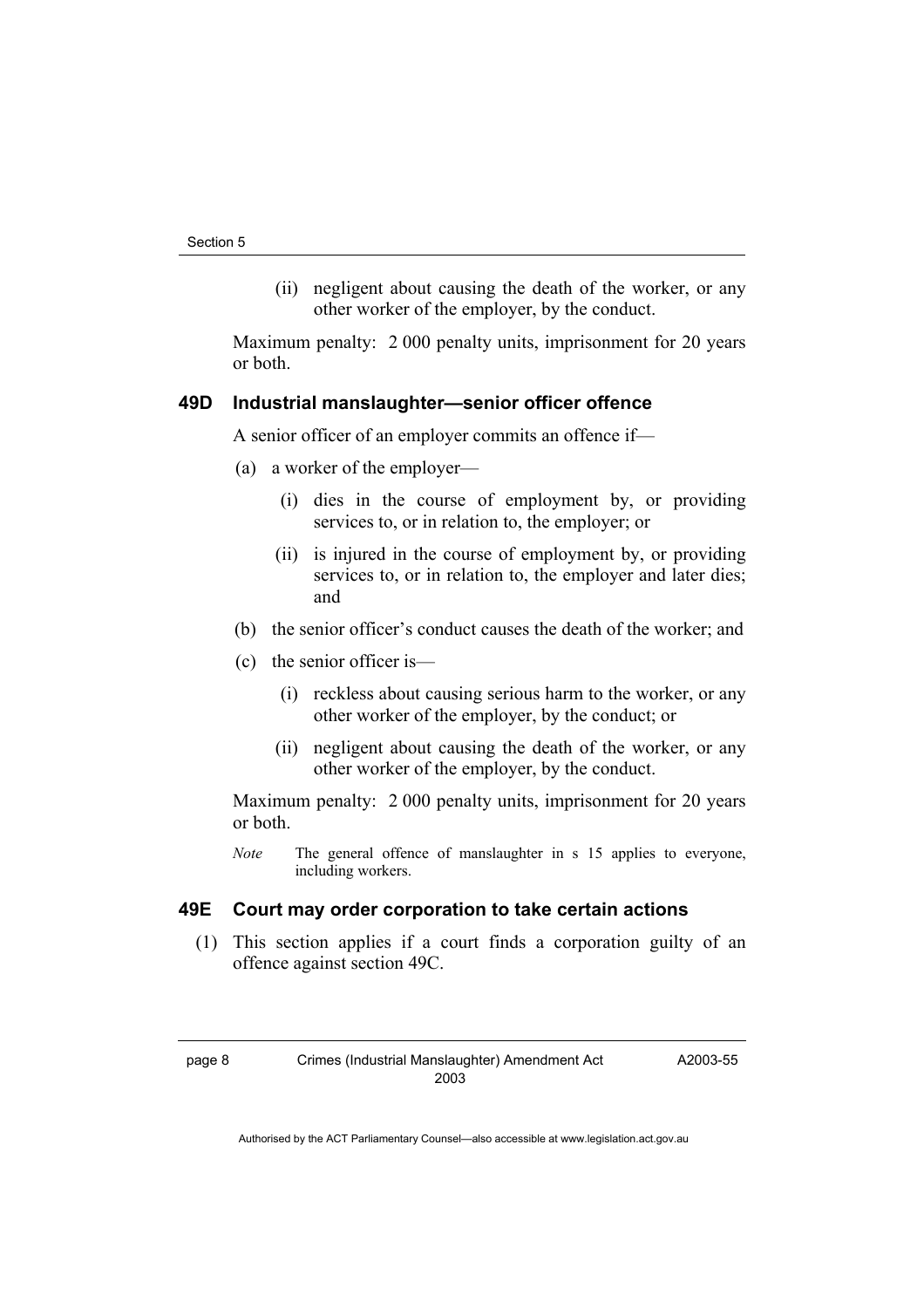- (2) In addition to or instead of any other penalty the court may impose on the corporation, the court may order the corporation to do 1 or more of the following:
	- (a) take any action stated by the court to publicise—
		- (i) the offence; and
		- (ii) the deaths or serious injuries or other consequences resulting from or related to the conduct from which the offence arose; and
		- (iii) any penalties imposed, or other orders made, because of the offence;
	- (b) take any action stated by the court to notify 1 or more stated people of the matters mentioned in paragraph (a);
	- (c) do stated things or establish or carry out a stated project for the public benefit even if the project is unrelated to the offence.

#### **Example for par (a)**

advertise on television or in a daily newspaper

#### **Example for par (b)**

publish a notice in an annual report or distribute a notice to shareholders of the corporation

#### **Example for par (c)**

develop and operate a community service

- *Note* An example is part of the Act, is not exhaustive and may extend, but does not limit, the meaning of the provision in which it appears (see Legislation Act, s 126 and s 132).
- (3) In making the order, the court may state a period within which the action must be taken, the thing must be done or the project must be established or carried out, and may also impose any other requirement that it considers necessary or desirable for enforcement of the order or to make the order effective.

A2003-55

page 9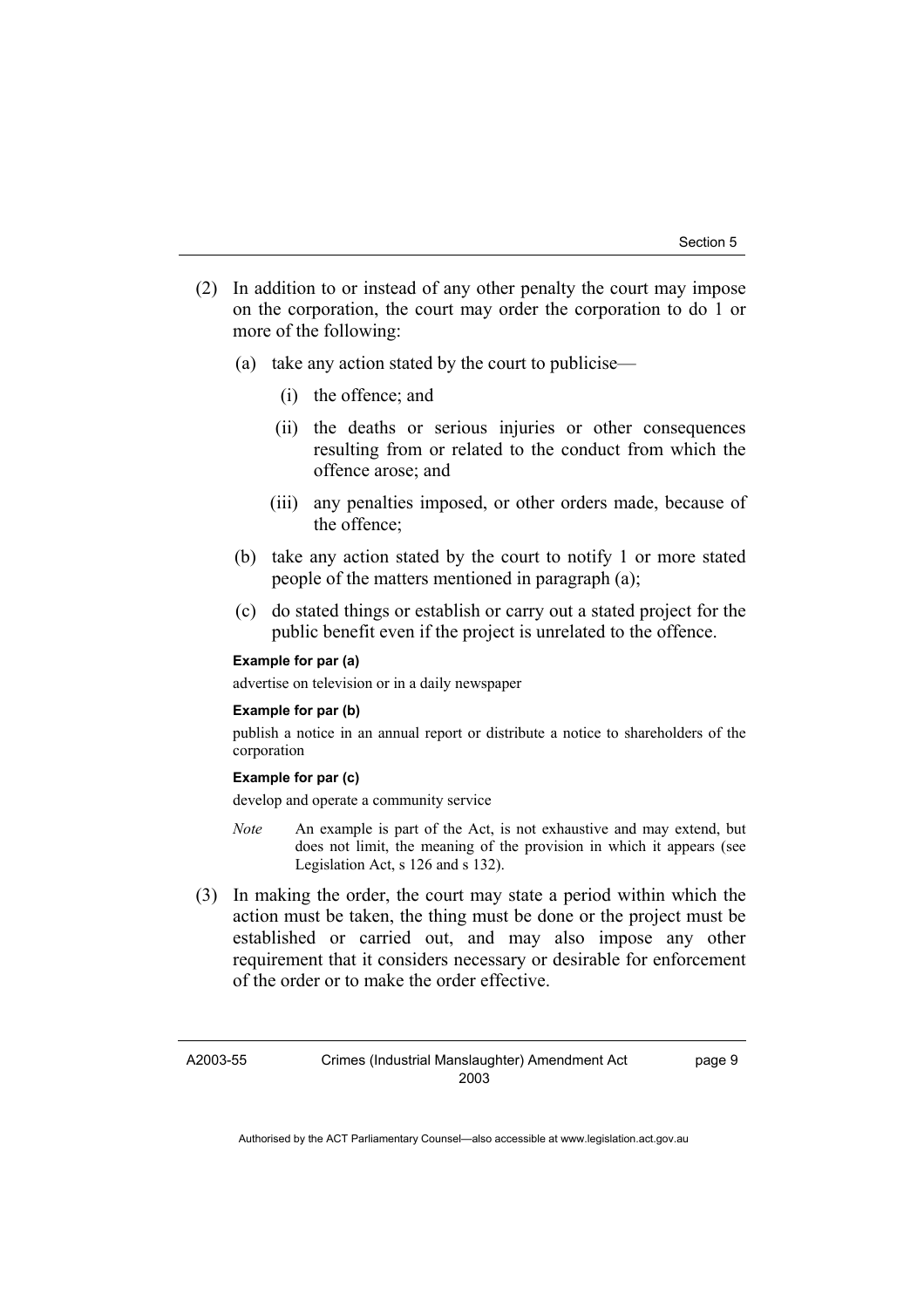- (4) The total cost to the corporation of compliance with an order or orders under subsection (2) in relation to a single offence must not be more than \$5 000 000 (including any fine imposed for the offence).
- (5) If the court decides to make an order under subsection (2), it must, in deciding the kind of order, take into account, as far as practicable, the financial circumstances of the corporation and the nature of the burden that compliance with the order will impose.
- (6) The court is not prevented from making an order under subsection (2) only because it has been unable to find out the financial circumstances of the corporation.
- (7) If a corporation fails, without reasonable excuse, to comply with an order under subsection (2) (a) or (b) within the stated period (if any) the court may, on application by the commissioner for OH&S, by order authorise the commissioner—
	- (a) to do anything that is necessary or convenient to carry out any action that remains to be done under the order and that it is still practicable to do; and
	- (b) to publicise the failure of the corporation to comply with the order.
- (8) If the court makes an order under subsection (7), the commissioner must comply with the order.
- (9) Subsection (7) does not prevent contempt of court proceedings from being started or continued against a corporation that has failed to comply with an order under this section.
- (10) The reasonable cost of complying with an order under subsection (7) is a debt owing to the Territory by the corporation against which the order was made.

A2003-55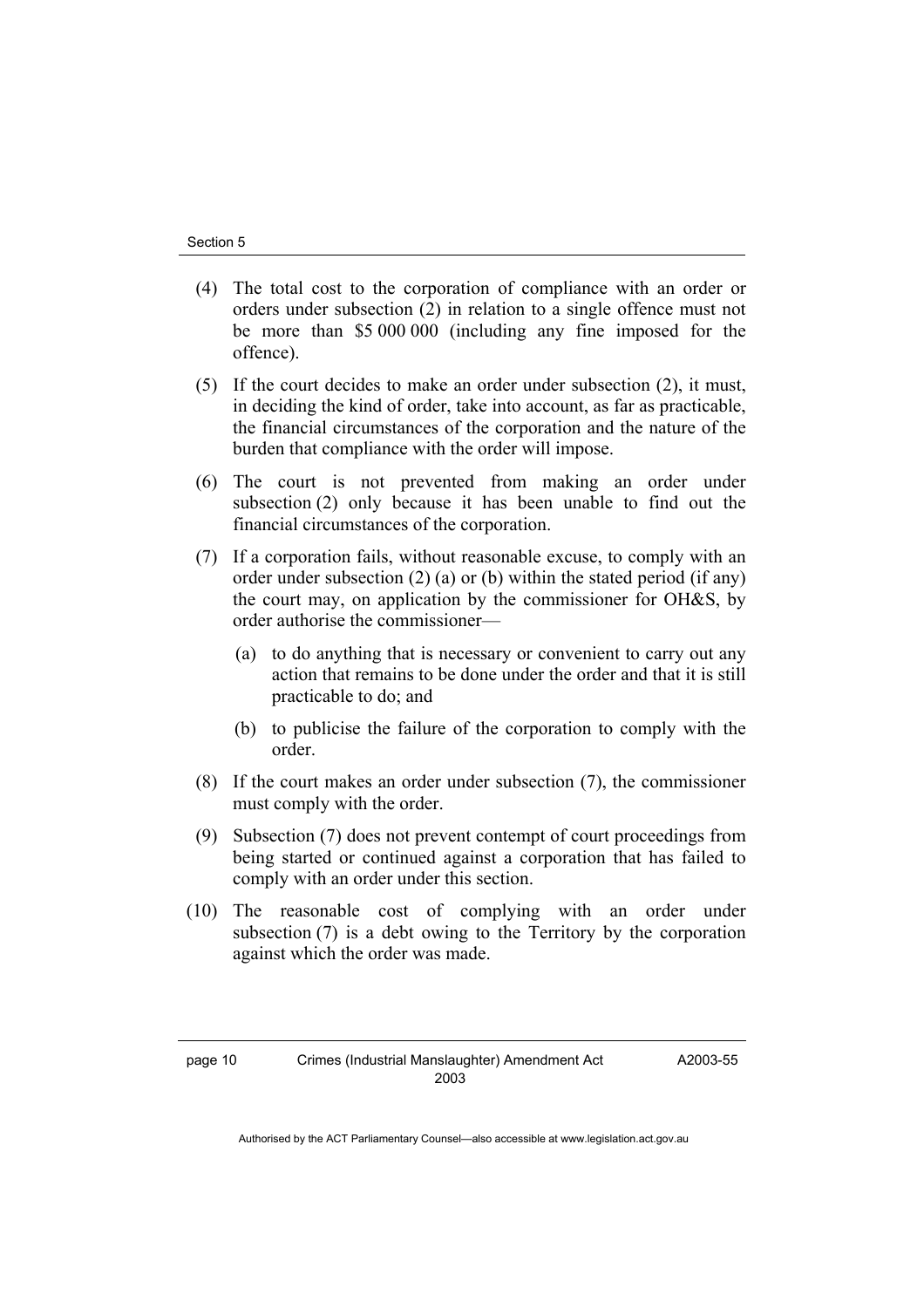## **6 Dictionary**

*insert* 

*agent*, for part 2A (Industrial manslaughter)—see section 49A.

*causes* death, for part 2A (Industrial manslaughter)—see section 49A.

*commissioner for OH&S*, for part 2A (Industrial manslaughter) see section 49A.

*conduct*, for part 2A (Industrial manslaughter)—see the Criminal Code, section 13.

*death*, for part 2A (Industrial manslaughter)—see the Criminal Code, section 13.

*employee*, for part 2A (Industrial manslaughter)—see section 49A.

*employer*, for part 2A (Industrial manslaughter)—see section 49A.

*government*, for part 2A (Industrial manslaughter)—see the Legislation Act, section 121 (6).

*government entity*, for part 2A (Industrial manslaughter)—see section 49A.

*independent contractor*, for part 2A (Industrial manslaughter)—see section 49A.

*officer*, of a corporation, for part 2A (Industrial manslaughter)—see the Corporations Act, section 9.

*outworker*, for part 2A (Industrial manslaughter)—see section 49A.

*provide services*, for part 2A (Industrial manslaughter)—see section 49A.

*senior officer*, for part 2A (Industrial manslaughter)—see section 49A.

A2003-55

page 11